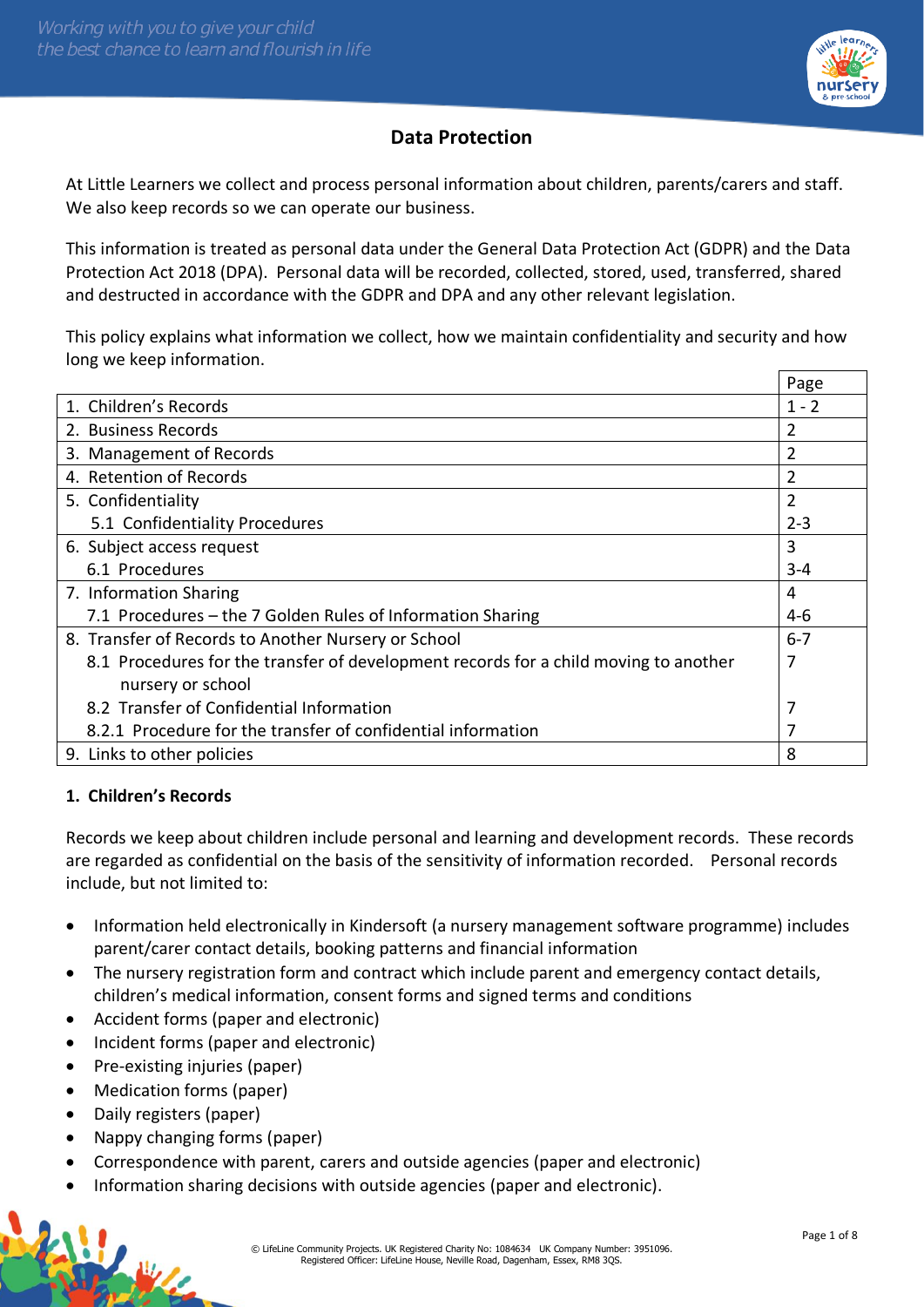

Developmental records include, but not limited to:

- observations of children against the Early Learning Goals.
- photographs, video clips, samples of work and summary reports. These records are usually kept in the nursery rooms or on Tapestry (an on-line learning journal).

### **2. Business Records**

We keep records for the purposes of maintaining our business. These records are regarded as confidential on the basis of the sensitivity of the information recorded e.g. employment records. Business records include but not limited to:

- Records pertaining to our registration with Ofsted.
- Insurance, landlord/lease documents and other contractual documentation pertaining to amenities, services and goods.
- Financial records pertaining to income and expenditure.
- Health and safety records, including risk assessments, monitoring visits and inspections.
- Recruitment records of job applicants including CV's and application forms.
- Employment records of staff, including application forms, employment contracts, DBS checks, accident and incident forms, appraisals and supervisions.

### **3. Management of Records**

- a) All records are the responsibility of the Nursery Manager.
- b) Electronic records are securely stored and encrypted where relevant.
- c) All paper records are kept in an orderly way in files and filing is kept up-to-date.
- d) All personal confidential records are stored in a lockable filling cabinet and are kept secure by the manager in the office or other suitably safe place.
- e) Some personal records and all developmental records, such as those on Tapestry, can be freely accessed by parents.
- f) Parents have the right to access the personal files and records of their own child and may do this by making a Subject Access Request to the Nursery Manager.
- g) Staff will not discuss personal information given by parents with other members of staff, except where it affects planning for the child's needs. Staff induction includes an awareness of the importance of confidentiality in the role of the key person.
- h) The Nursery Manager will record decisions about information sharing with outside agencies, including whether consent has been given by parents. The record is filed in the child's confidential file.

### **4. Retention of Records**

Nursery records are retained in line with the Information Retention Schedule.

### **5. Confidentiality**

Definition of Confidentiality: '*Confidential information is information of some sensitivity, which is not already lawfully in the public domain or readily available from another public source, and which has been*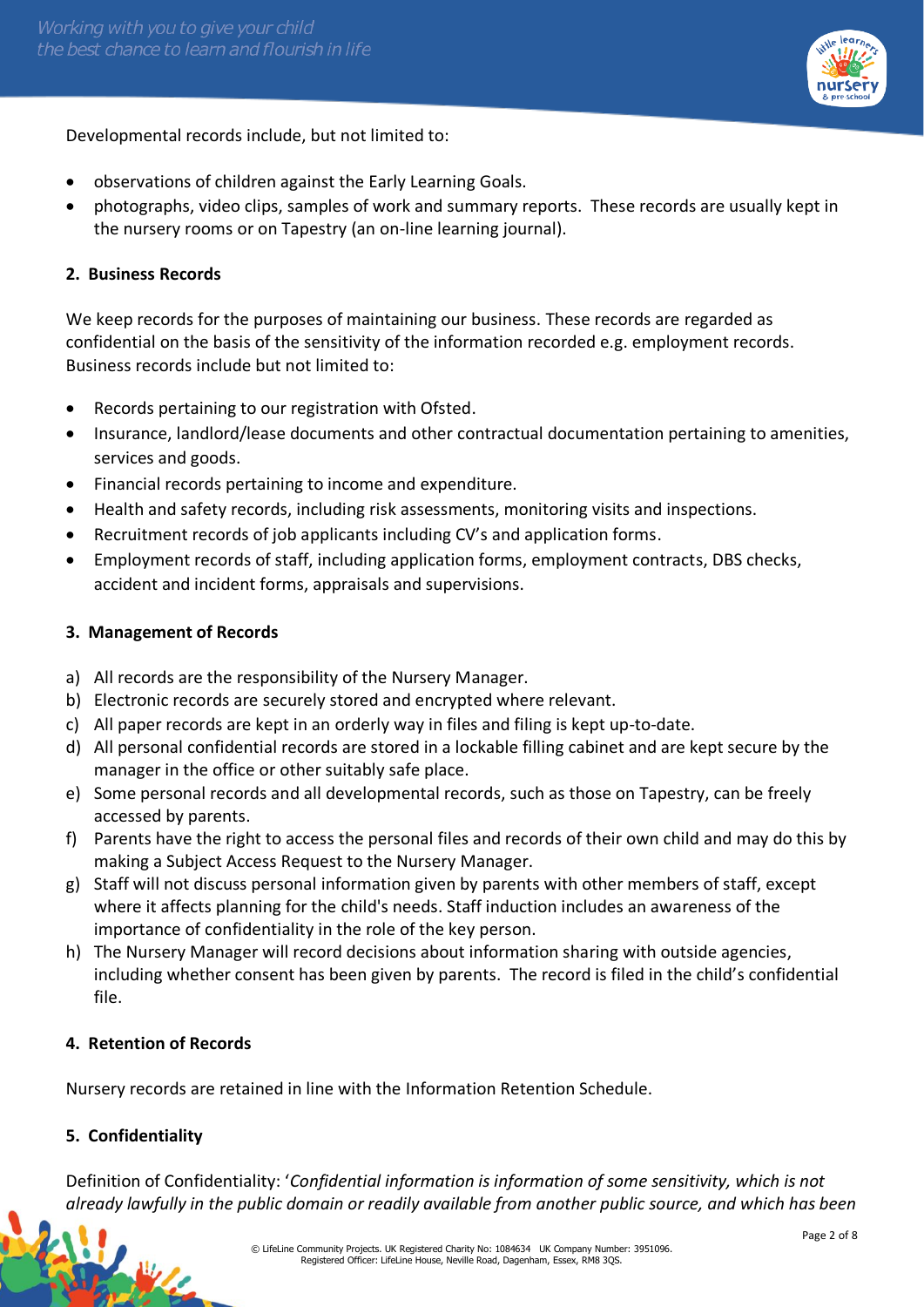

*shared in a relationship where the person giving the information understood it would not be shared with others.' (Information Sharing: Practitioners Guide).*

At Little Learners, staff and managers can be said to have a 'confidential relationship' with families. It is our intention to respect the privacy of children, parents and carers, while ensuring that they access high quality early years care and education in our nurseries. We aim to ensure that all parents and carers can share their information in the confidence that it will only be used to enhance the welfare of their children.

We work within the frameworks of the DPA, GDPR and relevant protocols when sharing information.

### **5.1 Confidentiality Procedures**

- a) Staff should always check whether parents regard the information they share with as confidential or not.
- b) Some parents sometimes share information about themselves with other parents as well as staff; Little Learners cannot be held responsible if information is shared beyond those parents whom the person has 'confided' in.
- c) Information shared between parents in a discussion or group situation is usually bound by a shared agreement that the information is confidential to the group and not discussed outside of it.
- d) Beyond the general personal information we keep, we will inform parents when we need to record confidential information, for example where:
	- there are injuries, concerns or changes in relation to the child or the family
	- there are discussions with parents on sensitive matters
	- we have taken action in respect of child protection
	- where there has been contact and correspondence with external agencies in relation to their child.
	- Breaches of confidentiality by staff may result in disciplinary action.

#### **6. Subject access request**

Parents and carers have the right to access the personal data we hold about them or their child. This is known as a subject access request.

#### **6.1 Procedures:**

Little Learners commits to providing access to confidential records within one month of the request.

- a) Any request to see the child's personal file by a parent, carer or person with parental responsibility may be made verbally or in writing to the Nursery Manager.
- b) The Nursery Manager will acknowledge the request in writing and prepares the file for viewing.
- c) Where relevant, all third parties are written to, stating that a request for disclosure has been received and asking for their permission to disclose to the person requesting it. Copies of these letters are retained on file. Third parties include: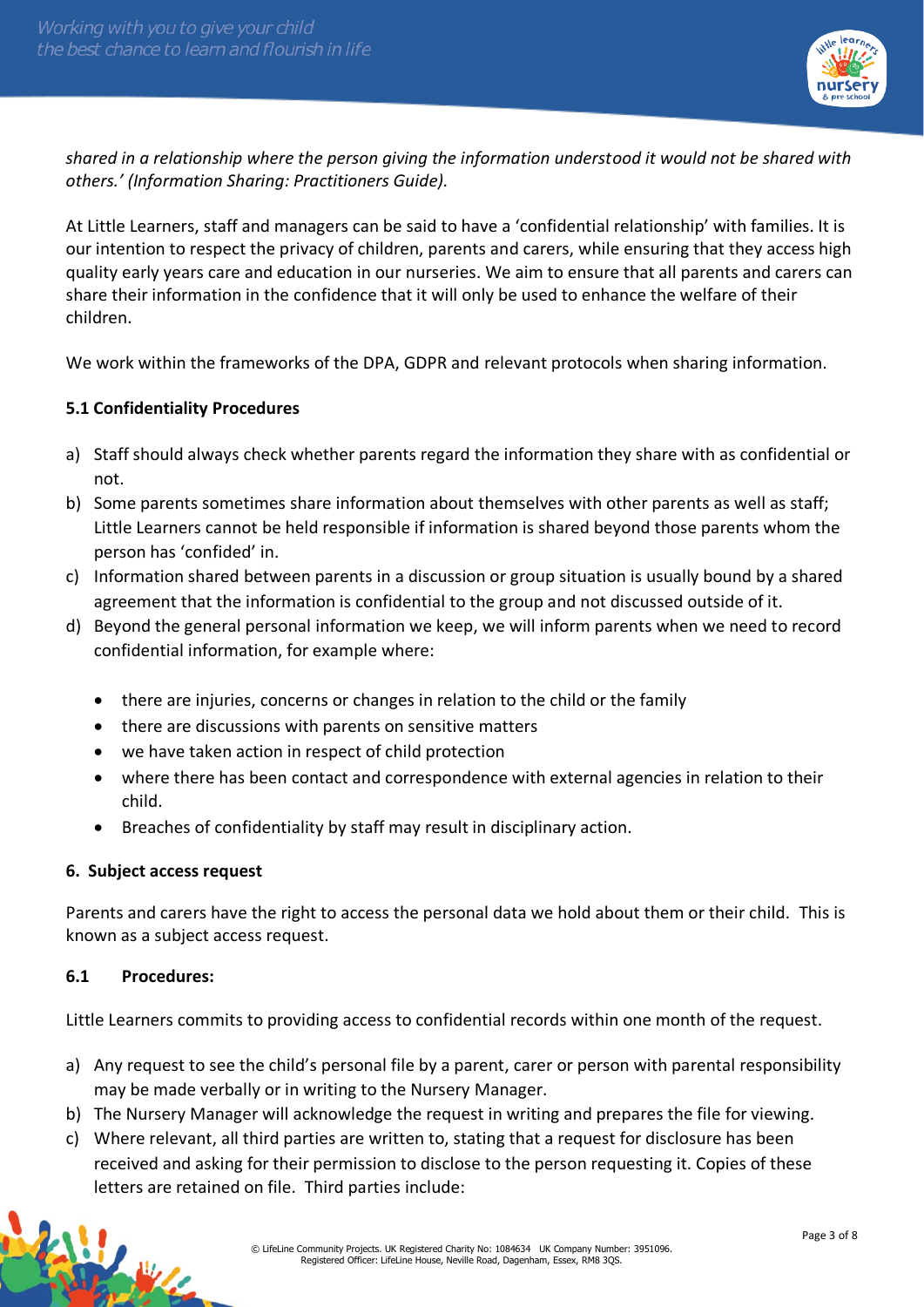

- family members
- workers from any other agency, including social services, the health authority, etc. It is usual for agencies to refuse consent to disclose, preferring the individual to go directly to them.
- d) We keep copies of these letters and their replies on the child's file.
- e) All consents/refusals to disclose are attached to the copy of the request letter.
- f) A photocopy of the complete file is taken.
- g) The manager goes through the file and redacts any information which a third party has refused consent to disclose. This is done with a redacting marker and every reference to the third party and information they have added to the file is removed.
- h) What remains is the information recorded by the nursery and that of any third parties who have agreed to their information being disclosed. This is called the 'clean copy'.
- i) The 'clean copy' is photocopied for the parents who are then invited in to discuss the contents. The file should never be given straight over, but should be gone through by the Nursery Manager, so that it can be explained.
- j) Legal advice may be sought before sharing a file, especially where the parent has possible grounds for litigation against Little Learners, or a third party.
- k) Parents have the right to request for inaccurate or incomplete personal data is rectified. In certain circumstances, parents also have the right to have personal data erased, restricted or suppressed, object to the processing of their personal and have data transferred to a third party. Requests to exercise these rights may be made to the Nursery Manager verbally or in writing.

# **7. Information Sharing**

We recognise that parents have a right to know that information they share will be regarded as confidential, as well as to be informed about the circumstances, and reasons, when we are obliged to share information.

The decision to share information will be made by the Nursery Manager through discussion with the Designated Safeguarding Lead. The three critical criteria for information sharing are:

- Where there is evidence that the child is suffering, or is at risk of suffering, significant harm.
- Where there is reasonable cause to believe that a child may be suffering or at risk of suffering significant harm.
- To prevent significant harm arising to children and young people or serious harm to adults including the prevention, detection and prosecution of serious crime.

Personal information is also stored with third party service providers (e.g. Tapestry, and Kindersoft) as part of the normal course of running our business and providing our services. Third party providers who process information on behalf of Little Learners are responsible for compliance with all necessary legislation and data protection directives, including the DPA and GDPR.

# **7.1 Procedures**

Our procedures are based on the *Seven Golden Rules for Sharing Information as set out in 'Information Sharing: Practitioners Guide',* (HMG July 2018).

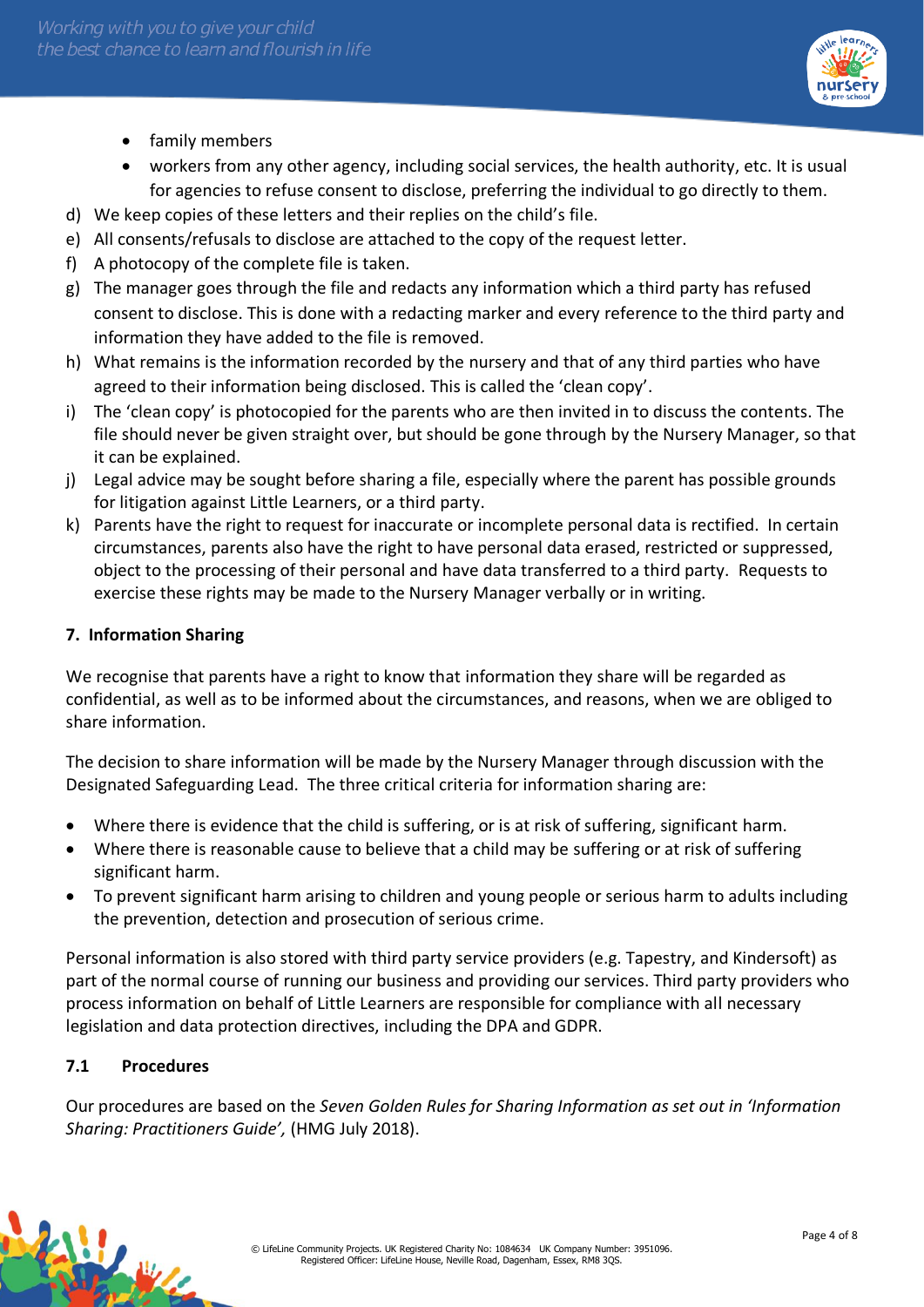

### **Golden Rule 1**

*Remember that the General Data Protection Regulation (GDPR), Data Protection Act 2018 and human rights law are not barriers to justified information sharing, but provide a framework to ensure that personal information about living individuals is shared appropriately.* 

#### **How Little Learners Meets This Rule:**

We have based our policies and procedures on compliance with the GDPR, DPA and other relevant legislation. We understand that circumstances may arise when we have to share information and that sometimes this may be without consent. We explain this to parents and make sure parents have access to our policies and procedures that set out how personal data is stored and shared with others. A copy of our policies can be found in the policy handbook in our reception areas and on our website <http://www.littlelearners-nurseries.co.uk/policies/>

#### **Golden Rule 2**

*Be open and honest with the individual (and/or their family where appropriate) from the outset about why, what, how and with whom information will, or could be shared, and seek their agreement, unless it is unsafe or inappropriate to do so.* 

### **How Little Learners Meets This Rule:**

During the registration process we seek consent from parents to share information. We inform parents about the circumstances when information will be shared with external agencies, for example when making referrals to speech and language or with regard to special educational needs. We inform parents that information sharing will be carried out in discussion with them. A copy of consents given is kept in each child's confidential file.

#### **Golden Rule 3**

*Seek advice from other practitioners, or your information governance lead, if you are in any doubt about sharing the information concerned, without disclosing the identity of the individual where possible.* 

### **How Little Learners Meets This Rule:**

Practitioners are encouraged to seek advice from the Nursery Manager or Designated Safeguarding Lead where they have doubts about sharing information, or are unsure about the safety and well-being of a child.

The Nursery Manager will seek advice from the Designated Safeguarding Lead, or Multi-Agency Safeguarding Hub (MASH) where they have doubts about sharing information.

#### **Golden Rule 4 – CONSENT**

*Where possible, share information with consent, and where possible, respect the wishes of those who do not consent to having their information shared. Under the GDPR and Data Protection Act 2018 you may share information without consent if, in your judgement, there is a lawful basis to do so, such as where safety may be at risk. You will need to base your judgement on the facts of the case. When you are sharing or requesting personal information from someone, be clear of the basis upon which you are doing so. Where you do not have consent, be mindful that an individual might not expect information to be shared.*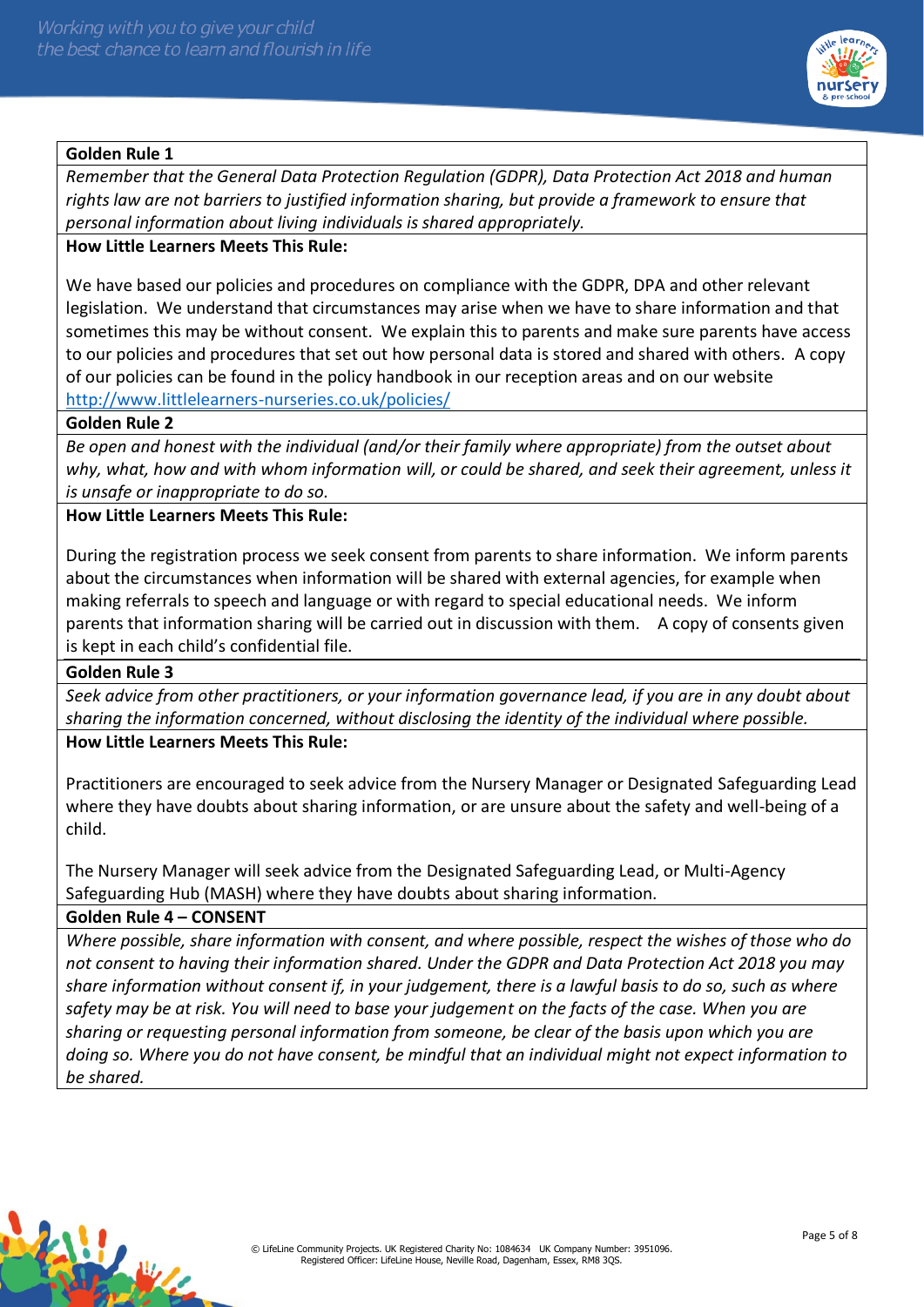

#### **How Little Learners Meets This Rule:**

The safety and well-being of children in our care is paramount and we consider the following when sharing information:

- If the information is confidential, do we have consent to share?
- Is there a statutory duty or court order to share information?
- If consent is refused, or there are good reasons not to seek consent, is there sufficient public interest to share information?
- If the decision is to share, are we sharing the right information in the right way?
- Have we properly recorded your decision?

#### **Golden Rule 5**

*Consider safety and well-being: base your information sharing decisions on considerations of the safety and well-being of the individual and others who may be affected by their actions.* 

### **How Little Learners Meets This Rule:**

Concerns about the safety and well-being of children are recorded and discussed with the Lead Safeguarding Practitioner. Decision making is recorded in line with our Safeguarding and Child Protection policy.

The Nursery Manager will contact the Designated Safeguarding Lead, Multi-Agency Safeguarding Hub (MASH), or in an emergency 999 where they have doubts or are unsure about the safety and well-being of a child.

#### **Golden Rule 6**

*Necessary, proportionate, relevant, adequate, accurate, timely and secure: ensure that the information you share is necessary for the purpose for which you are sharing it, is shared only with those individuals who need to have it, is accurate and up-to-date, is shared in a timely fashion, and is shared securely.*

# **How Little Learners Meets This Rule:**

We apply this principal when sharing information and ensure information is shared in line with our data protection procedures.

#### **Golden Rule 7**

*Keep a record of your decision and the reasons for it – whether it is to share information or not. If you decide to share, then record what you have shared, with whom and for what purpose.* 

**How Little Learners Meets This Rule:**

Provision for this is set out in 1.1 above.

### **8. Transfer of Records to Another Nursery or School**

Many of our children will leave our nursery to go onto school. Some may leave to go to another nursery.

We prepare children for these transitions and involve parents and the receiving nursery or school in this process. To enable smooth transitions, we prepare records about a child's learning and development and share appropriate information, with parental consent, with the receiving nursery or school.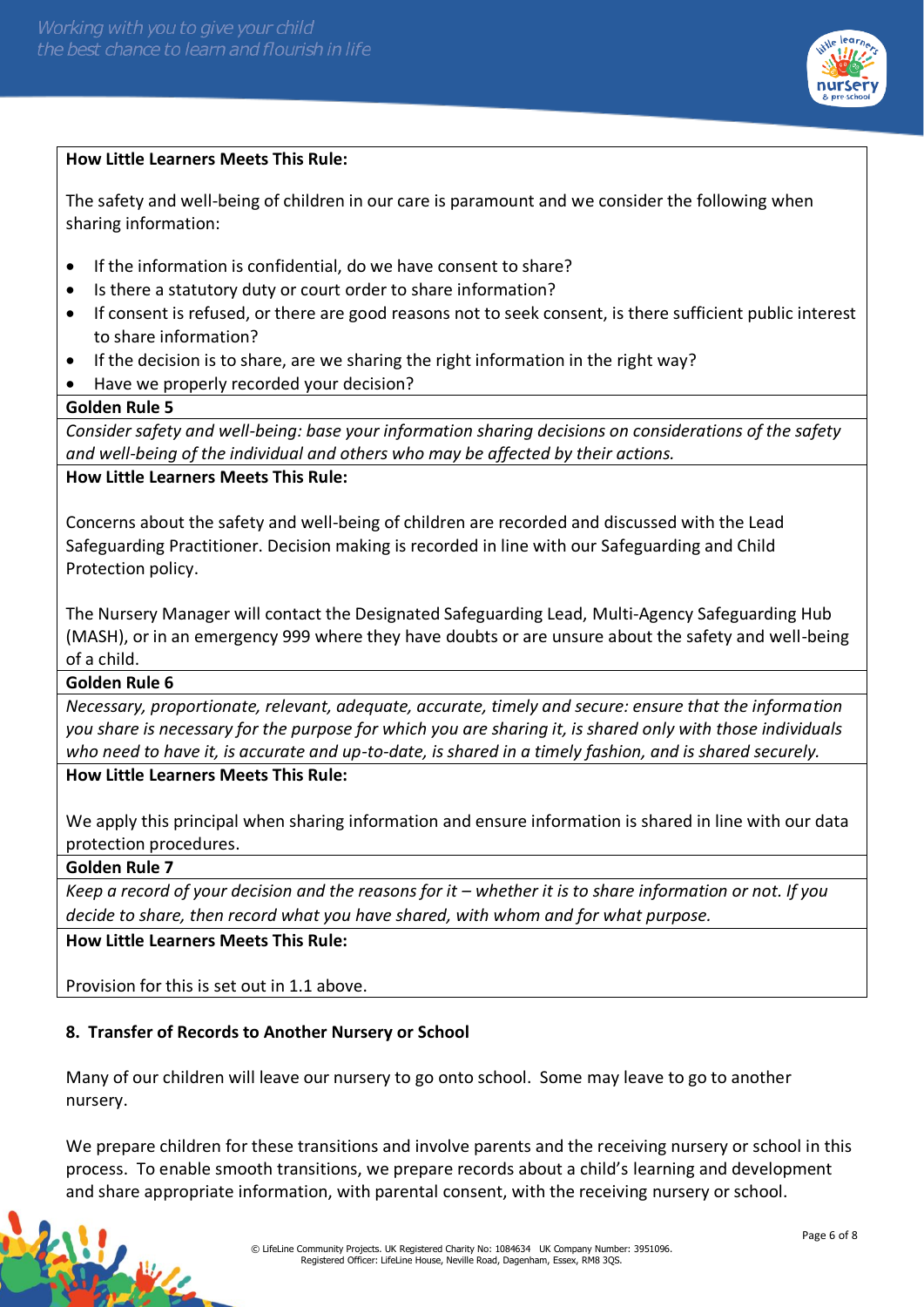

Confidential records are shared where there have been child protection concerns according to the process defined by the Local Safeguarding Children Board.

Our procedures guide this process and determines what information we can and cannot share with a receiving school or nursery.

### **8.1 Procedures for the transfer of development records for a child moving to another nursery or school**

- a) The key person will prepare a summary of achievements in the seven areas of learning and development.
- b) This assessment may also be accompanied by other evidence, such as the child's learning journey, photographs and drawings that the child has made.
- c) Parental consent will be sought before sharing the information.

### **8.2 Transfer of confidential information**

There is a joint responsibility when a child starts at a new setting/school to ensure the receiving setting/school has all existing child protection records. When a setting/school admits a new pupil, they must always check with the previous one whether there are any child protection records to transfer. However, it is also the responsibility of Little Learners to ensure any records are transferred to the new setting/school, with parental permission.

#### **8.2.1 Procedures for transferring confidential information**

- a) Where a child moves to another setting/school, any records of child protection/welfare concerns will be copied (by the Nursery Manager, or Deputy, in the interests of confidentiality) and the originals sent to the receiving setting/school as soon as possible. Records must be sent separately to the child's development records. The Nursery Manager should make telephone contact with their counterpart in the receiving setting/school to discuss the case, share important information and agree a means of transfer of the records as soon as is practicable.
- b) Child protection files sent by post must be sent by recorded delivery. The envelope should be marked as 'Strictly Confidential' and for the attention of the named Designated Safeguarding Lead.

The Manager, or Deputy must telephone the setting/school to notify them that the child protection file is being sent. A record of transfer form should be included with the file and the receiving setting/ school must be asked to sign the form and return it to Little Learners to confirm they have received the file.

- c) Whenever a file is transferred, Little Learners will retain copies of the original file (which may be held electronically) and a copy of the 'File Transfer Record and Receipt'. Once confirmation of receipt at the new setting/school has been received, paperwork held by Little Learners will be retained in line with the Information Retention Schedule.
- d) Staff must to speak to the MASH team and take advice if parents do not give their permission to transfer the child protection file.